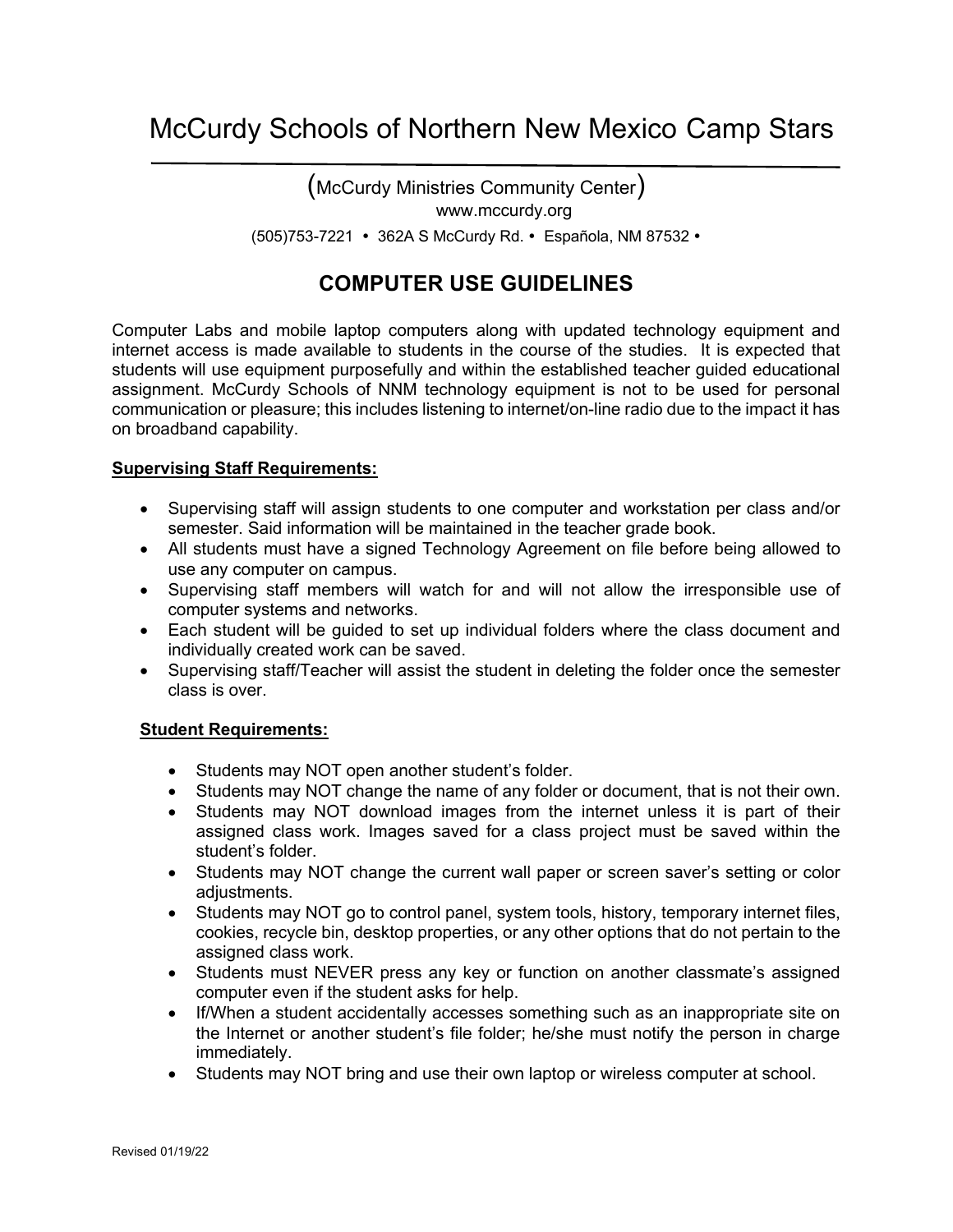- Students MUST NOT reveal their home address, or personal phone number or the addresses. And phone numbers of students.
- Students may use jump drive devices to transport documents from one machine to another. Jump drives must be scanned for viruses before opening up documents.

All computer users at McCurdy Schools of N NM are expected to demonstrate responsible use of any computer, network and/or internet gateway. Failure to adhere to the Responsible Computer Use Guidelines will result in revocation of the user's access privilege and disciplinary action will be taken. All users of McCurdy Schools of NNM computer systems will adhere to the following guidelines.

- Computers and networks at McCurdy Schools of NNM will be used for valid educational purposes.
- No files, data, program, or directories will be added onto the hard drives of any computer on campus without the permission of the computer administrator.
- Users shall NOT access or modify data files that do not belong to them unless specific authorization to use has been given by the owner of such file.
- Transmission and/or possession of files containing obscene, indecent, lewd or offensive messages or materials are not allowed.
- No user shall annoy, harass or intimidate other users of any system or network.
- Hate mail, harassment, discriminatory remarks and other antisocial behaviors are prohibited.
- No user shall use any school system for financial gain or profit or to lobby political ideas.
- Game playing is allowed ONLY with permission of an instructor and or as part of an academic activity.
- All users shall respect appropriate copyright laws. The distribution of any program, database, text, graphic files and other electronic information resources are controlled by the laws of copyright licensing agreements and trade secret.
- All files, data, e-mail created; transferred on McCurdy Schools of NNM systems are open to examination by system administrators and/or staff. All network activities are potentially logged and examined.
- E-mail is not guaranteed to be private. Messages related to or in support of illegal activities must be reported to authorities. E-mail's will be monitored by respective teachers and is to be used ONLY in support of school sponsored activities. No personal e-mail accounts will be set up on school computers.
- Downloading information onto the hard drive is prohibited.
- Any user identified as a security risk or having a history of problems with other computer systems will be denied access to school computers.
- Students are not permitted to search and or use anonymous proxy servers or instant messengers such as: Yahoo, MSN, and Verizon Wireless.